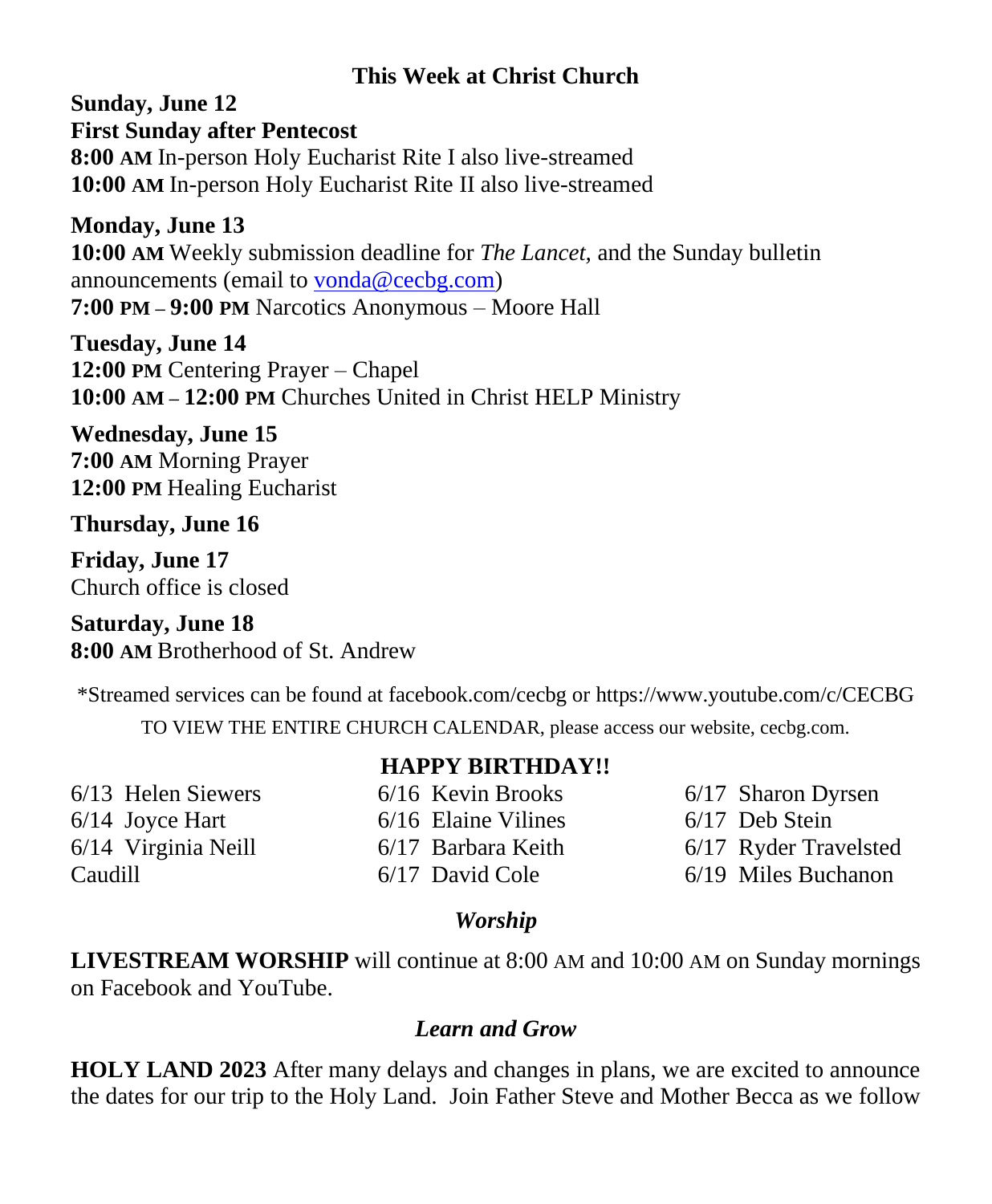in the footsteps of Jesus and the Apostles October 17-25, 2023. To learn more or to register for the trip, go to [portal.myfaithjourneys.com](http://portal.myfaithjourneys.com/) and click to enter the group code 23005.

**CENTERING PRAYER** is Tuesdays at 12:00 PM. We are meeting in the Chapel. Anyone who is interested is welcome. Any questions, please contact Kathy Wise-Leonard at 270- 779-5595 or email [billkathyleonard@bellsouth.net](mailto:billkathyleonard@bellsouth.net) or Janice Erbach at 270-904-1164 or email [kassta@jadegrel.net.](mailto:kassta@jadegrel.net)

## *Radiate*

**HABITAT WALL BUILD JULY 15-16** CEC, TPC, and FCC are working together to build wall units for 6 Habitat houses in one weekend and you can help in several different ways. The CEC Tornado Relief Fund will match funds raised in the congregation up to \$12,000 for two wall packages. Donations can be made online to Tornado Relief or via check with a memo to Habitat Walls. Skilled and unskilled labor are needed July 15 and 16, you can learn more at <https://crossroadsmissions.breezechms.com/form/bowlinggreen> or by talking to Father Steve.

**CHURCHES UNITED IN CHRIST HELP MINISTRY** is one of the oldest outreach ministries of Christ Church. In partnership with the three other downtown Christian churches, we attempt to assist families with their electric bill, emergency prescriptions, gasoline for an out of town doctor appointment, etc. For the past several months, the NEED has far exceeded our resources to help. In order to effectively sustain this ministry we need for members to step up with a pledge of \$10 or more per week. The Help Ministry at Christ Church currently distributes about \$1,000 per month to those in need using a voucher system. We only help an individual once every 12 months. Won't you please include a gift to the Help Ministry in your gifts to Christ Church! God Bless

Mary, Mary, Karen, Margie, Susan, and Elaine, Your HELP MINISTRY TEAM

**WEDNESDAY COMMUNITY LUNCH** has started serving sack lunches. We are in need of monetary donations to further our program. Your donations are appreciated and can be put in the offering plate with a designation to WCL or may be made online at [https://www.cecbg.com/secure-giving.](https://www.cecbg.com/secure-giving) We are also encouraging folks to join our team of volunteers to assemble and serve! Contact Mary Cash [\(marygcash@gmail.com\)](mailto:marygcash@gmail.com), Janice Erbach [\(kassta@jadegrel.net\)](mailto:kassta@jadegrel.net), or Margie Dotson [\(madebg@bellsouth.net\)](mailto:madebg@bellsouth.net) for more information.

**ONLINE GIVING** Make a secure contribution online to the current year operating fund and/or other funds. You can make your donations through the church website.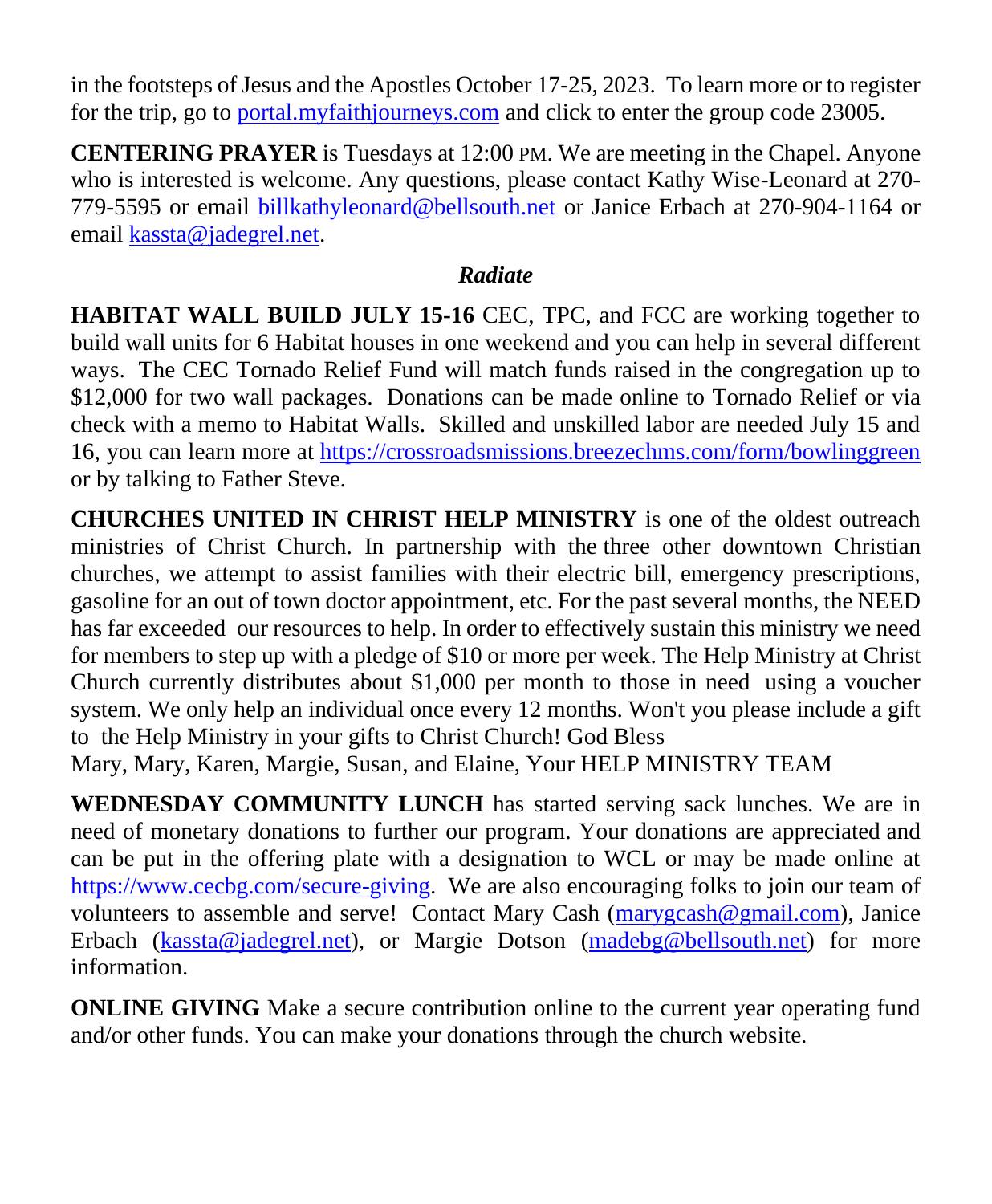#### *General Announcements*

**PARISH PRAYER LIST** in an effort to keep the prayer list up to date, starting in July, we will start removing people who have been on the pray list for 3 or more months. Please let Vonda know if you want someone to stay on the prayer list.

**CAMPUS CLEAN-UP** In recent months, an intrepid group of volunteers has taken on the big task of cleaning out the storage closets here on campus. As with any home, the longer we live into our space, the more stuff we collect, and while we love your willingness to share with Christ Church, if you do plan to donate items for Christian Education, the kitchen, or elsewhere, please let us know about it so that it can find a good home and be of use.

# **Parish Prayer List**

#### **Parishioners of Christ Church**

Judy Adams Ruth Anne Bell Jimmy Bohannon Aldis Brunson Claire Campbell Jane Coleman Bill Collins Dolores Dodd

Lois Downs Pat Frederick Dean Gilbert Bob Harrison Nick Heil Barbara Keith Paula Morgan Gretchen Niva Jo Owsley Karen Robeson Fred Siewers Josh Stiles David Towell Karen Towell Carroll Travelsted Pat Waddington

### **Parishioners of Christ Church teaching overseas**

Boo Petersen, South Africa Galen Olmsted, Venezuela

#### **Parishioners of Christ Church in discernment for ordained ministry**

The Rev. Billy Adams, *deacon in the Diocese of Kentucky* The Rev. Ken Casey, *deacon at Christ Church*

### **In Thanksgiving**

#### **For our Cloister Community**

#### **In Remembrance**

\*Jimmy Russell, *brother of Joyce Russell* David Alan Sherman, *nephew of Doug Sherman*

Donnie Corn, *brother of Vonda Garringer*

**Military serving overseas known by Christ Church parishioners**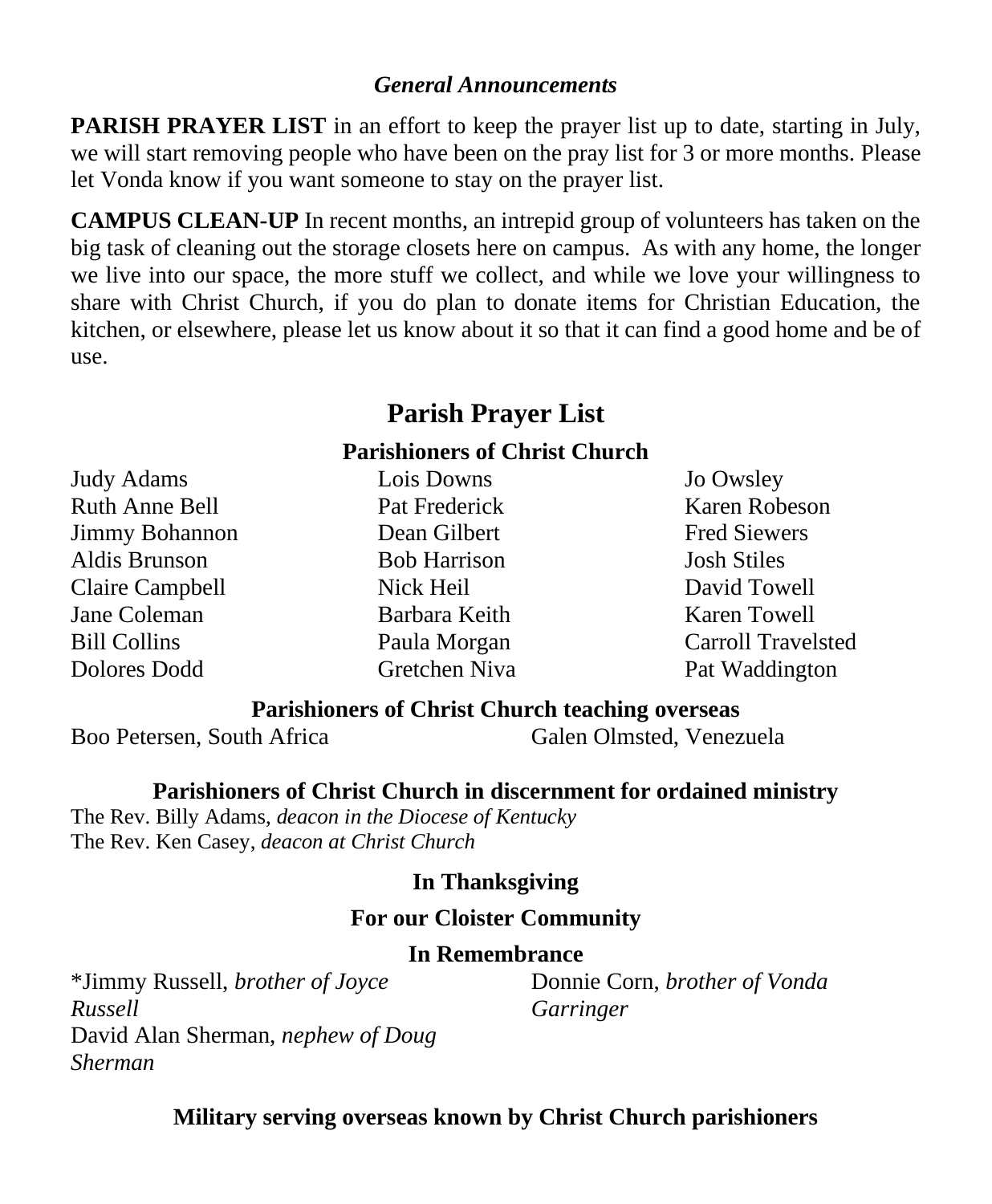## **Family of Christ Church parishioners**

Anastasia Arnold, *daughter of Deb Stein* Nik Avery, *great nephew of Andrea Petty* Jeremy Bennett, *brother-in-law of Karen Crabtree* Denita Brady, *step-daughter of Bill Collins* YaYa Briley, *sister of Dolores Dodd* Arnold Carter, *father of Brittany Whitlow* Josina Cavallo, *sister of Barbara Powell* Jan Chastain, *sister-in-law of Terrisa Taylor* Mark Crabtree, *brother-in-law of Melinda Grimsley* Bethaney Adams Curry, *daughter of Karen Adams* Randy Dale, *sister-in-law of Jim Dale* Allen Dodd, *husband of Delores Dodd* Don, *brother of Terrisa Taylor* Sarah Moore Epperson, *sister of Elizabeth Rhodes* Bill Escher, *uncle of Stacey Hughes* Jackie Estes, *sister of Kathy Leonard* Nancy Farley, *mother of Fonda Hyong*  Hannah Gatland, *granddaughter of Bob & Marti Harrison* Grant Geyer, *son-in-law of the Hoyng's* Sally Hertting, *mother of Laurie Joyce* Jessica Jones, *sister of Melinda Grimsley* Taylor Kent*, granddaughter of Doug Lawhorn* Ray & Donna Knauft, *parents of Terry Knauft* Jon Kovara, *uncle of Ken Stein* Colleen MacGregor, *daughter of Mary Anne Ringo*

Nancy Mantel, *sister of Judy Reimer* Kim Marcum, *niece of Carol Crowe Carraco* Adison May, *great granddaughter of Sue Wilson* Ann Lee McAllister, *mother of Cary McAllister* Phillip Morgan, *nephew of Paula Morgan* John Newton, *father of Andrea Petty* Daniel Ohrmundt, *brother-in-law of Laurie Joyce* Adrian Olmsted, *son of Ken Casey* Devan Parker, *granddaughter of Mary Anne Ringo* Amanda Parrish-Block, *daughter of Tillie Botwin* Bobbie Pedigo, *father of Jenny Morehead* Ed Pulley, *nephew of Carol Barry* Angelina Sanchez, *niece of Bruce & Barbara Powell* Nevada Sanchez, *niece of Bruce & Barbara Powell* Liz Stein, *daughter of Ken Stein* James Swick, *son of Cathie Huston* Coy Tucker, *father of Belinda Palmer* Nic Turner, *relative of Doug Lawhorn* Aisley Warner, great-*granddaughter of Bonnie Schlicht* Liliana Warner, *granddaughter of Bonnie Schlicht* Nita Williams, *sister-in-law of Betty Young* Mona Wimp, *niece of Portia Wimp* Emily Young, *granddaughter of Paul & Betty Young* Addie Zaker, *niece of Jan Campbell*

### **Others known by Christ Church parishioners**

Darla Angelbeck, *requested by Miliska Knauft* Sarah Ashford, *requested by Don Goidel* Jody Blake, *requested by Karen Adams* Gail Brookman, *requested by Shawn Rhodes* C, *requested by Laurie Joyce* Francisca Cartagnea, *requested by Laurie Joyce* Jared Carter, *requested by Janet Flora* Bobby Cash, *requested by Penny Adams* Chelsea, *requested Don & Lou Goidel* Jerry Cherry, *requested by Tillie Botwin* Mary Louise Cherry, *requested by Tillie Botwin* Grover Dils, *requested by Doug Lawhorn*

Tenzin Dolkar, *requested by Ken Casey* Josey Edwards, *requested by Laura Goodwin* Debbie Embry & family, *requested by Laurie Joyce* \*Jennifer Ford, *requested by Vonda Garringer* Elizabeth Fox, *requested by George Anna McKenzie* Jean Gibbens, *requested by George Anna McKenzie* Chuck & Cheryl Glass, *requested by Bill Riedel* Chad Hamm, *requested by Janet Grider* Betsy Harned, *requested by Susan Cook*